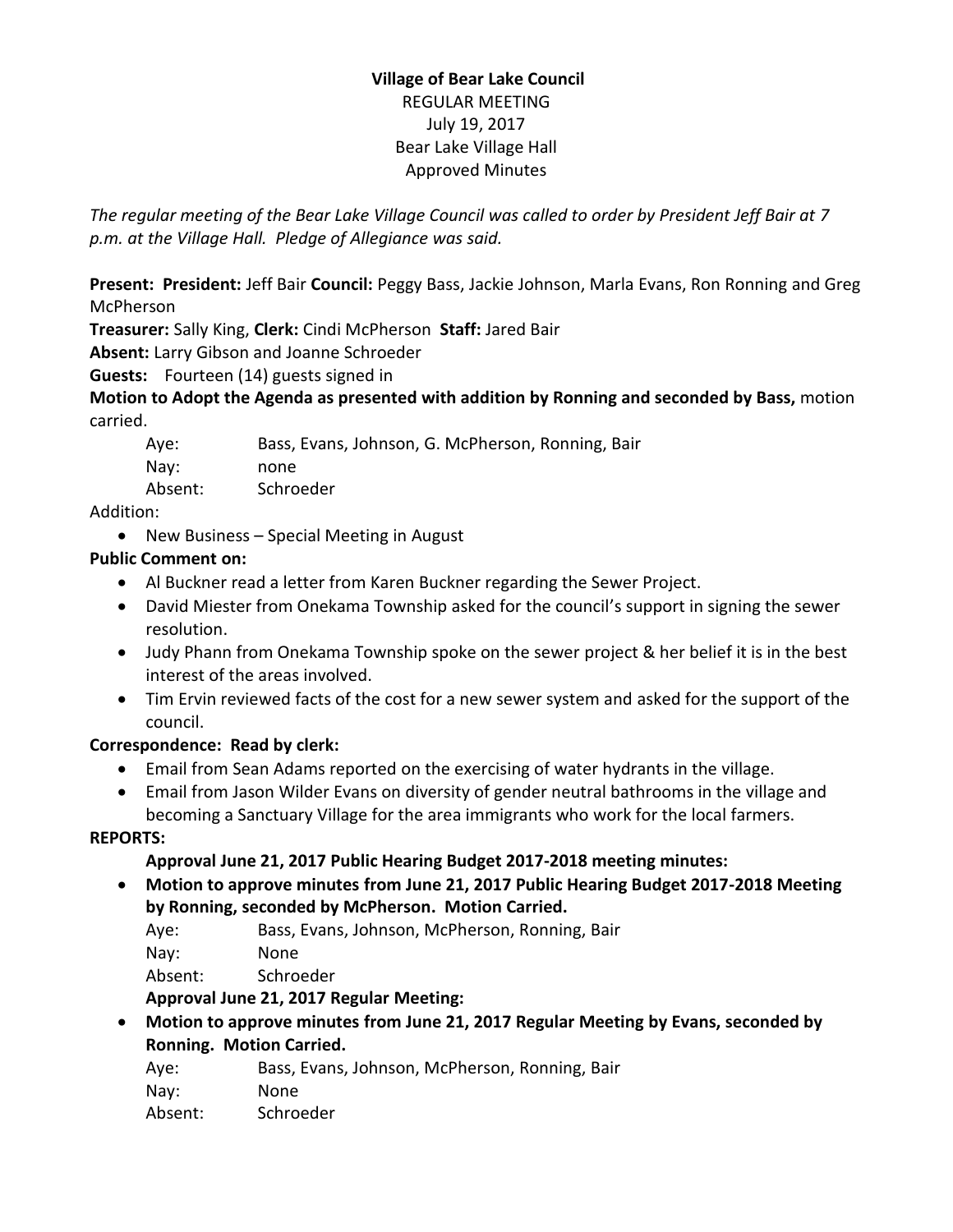- **Maintenance Report:** Read by Jared Bair**.** Written report on file with July 2017 minutes
	- o B. Farfsing wanted to know about getting more sand for the beach at Hopkins Park. Water washes sand out, DEQ has requirements for putting in sand on the beach.
	- $\circ$  Thompson wanted to know when the streets with pot holes will be fixed. Jared is working with Ron Brown & Sons on the streets, can only get hot mix when they are using it.
- **Treasurer's Report:** read by King. Written report on file in the July 2017 minutes binder. King stated property taxes have started to come in, rec'd \$7,606.98 so far. Also receiving payments for 3<sup>rd</sup> quarter water bills. No questions from the council.

| <b>General</b> checking/savings total | 40,460.26 |
|---------------------------------------|-----------|
| Water checking only                   | 19,869.64 |
| Money Market Account                  | 10,065.24 |
| Park checking/savings total           | 23,052.61 |
| Park CD#2                             | 32,991.14 |
| Major Street checking/savings total   | 34,391.87 |
| Minor Street checking/savings total   | 16,778.46 |
| Equipment Fund checking/savings total | 3,265.91  |
| <b>Honor Bank CD</b>                  | 26,014.55 |

**Motion to accept the Treasurer's Report by Bass seconded by McPherson, motion carried.**

Aye: Bass, Evans, Johnson, McPherson, Ronning, Bair

Nay: none

Absent: Schroeder

- o Amendments to Budget 2017-2018
	- **A motion was made to approve amendments as listed below to the 2017- 2018 budget by Ronning, seconded by McPherson. Motion carried.**

Aye: Bass, Evans, Johnson, McPherson Ronning, Bair Nays: None

Absent: Schroeder

- General Fund/ Clean-Up Programs increase to \$1000
- Park Fund-/Refunds increase to \$600
- Park Fund/Audit increase to \$360.00
- Park should not pay for equipment rental on equipment it bought.
- Transfer from General fund to Park Fund to reimburse Park for previously transferred Equipment Rental.

**Bills to be paid** presented by Clerk. On list is on file in July 2017 minutes folder. **Motion to pay the billsby Evans, seconded by Johnson. Motion carried.**

| Aye: |  | Bass, Evans, Johnson, McPherson, Ronning, Bair |  |
|------|--|------------------------------------------------|--|

| .       |           |
|---------|-----------|
| Nay:    | none      |
| Absent: | Schroeder |

 **Reimbursements to the General Fund** were read by President Bair. Wages to General Fund: \$2924.00, Equipment Rental to General Fund: \$587.50

#### **Committee Chair Reports:**

**Park:** President Bair reported campsite sales are \$35,300 for the calendar year. McPherson wants to revisit cancellation fees and campsite fees for 2018. Park committee will meet to discuss prior to January 2018.

**Streets, Trees, Signs, Lights, Sidewalks:** No report.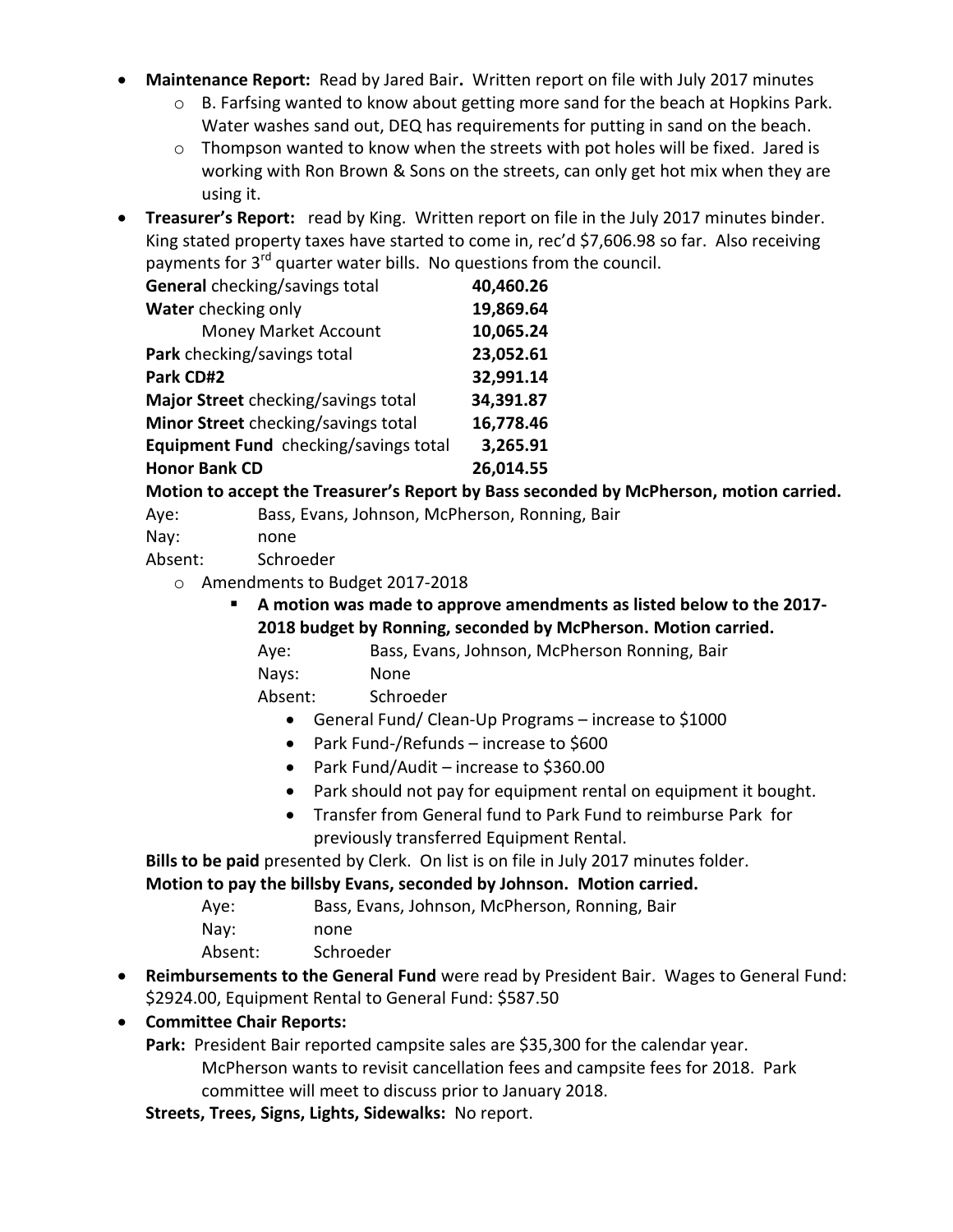**Water:** President Bair gave an update on water/well project; everything is in a hold pattern. Waiting on our attorney Hryns to finish some paper work. Project will go out to bid Fall 2017 after this is done.

New verbiage for the Water Ordinance will be tabled again for August meeting while an ordinance is retrieved, per Johnson. Water committee: Johnson, Jared Bair and Gary McBride.

#### **Buildings, Grounds & Equipment:** ????

Thompson wanted brush cleaned away from Euclid & Main Street corner. Bair will meet with Thompson to what he needs done..

#### **Blight/CABA:**

**CABA:** Farfsing gave a report on Variety Building; asbestos was found in building, makes for more costly removal/take down. Manistee's County Treasurer is out on medical leave. The building is to go up for Tax Sale Auction on August. Still looking at possible grants to relieve charge backs to village. CABA is still hoping to raise funds to help out.

Dot Haynes wanted to know if there were 3 bids out. No bids out at this time.

**BLIGHT:** Clerk gave report for Gibson. Written report on file in June 2017 minutes folder. Follow up on 6 residents that received blight letters. 3 completed bringing their property to compliance. 3 still working on issues. Prepared FOIA request for clerk. Future plans to follow up property owners that responded to informal blight contact. Begin official process of posting official notices to properties owners who failed to comply. Continue to monitor village for blight issues.

**Planning Commission:** Chairperson Barb Farfsing gave a report on Planning Commissions June meeting. Committee continues to meet & review zoning ordinance from East Lake. Report on file in July 2017 minutes folder

**Manistee County Trail Committee Report:** McPherson gave a verbal report. They are working on collaboration and reviewed possible grants.

**Bear Lake Improvement Board:** McPherson gave a verbal report. No meeting, July 20<sup>th</sup> is the 5 yr. meeting at the Manistee County Road Commission at 7pm. This is a public meeting. **Ad Hoc – Policy, Resolution & Ordinance Committee** – No report Looking for a volunteer student to help out. Working with Jeff Harthun for a possible student.

## **OLD BUSINESS**

## **NEW BUSINESS**

- Clerk discussed possibility of changing Clerk & Treasurer's positions from elected to appointed. Discussion was held clerk will follow up with information to the council.
- Resolution to purchase Odd Fellow's property.
	- o A motion was made to purchase the Odd Fellow's Property by Ronning, seconded by McPherson. Motion Carried.
	- Aye: Bass, Evans, Johnson, McPherson, Ronning, Bair

Nay: none

Absent: Schroeder

Note: Purchase price \$3,757.49 Funds will come from Park Funds, June 2017 Regular meeting amended budget for purchase of property.

- FOIA Detailed Cost Itemization/FOIA Policy & Summary
	- o A motion was made to change the wording from 15 minutes to one (1) minute increments (where it applies) when charging for a FOIA request for Labor Cost, by Bass, seconded by Johnson. Motion carried.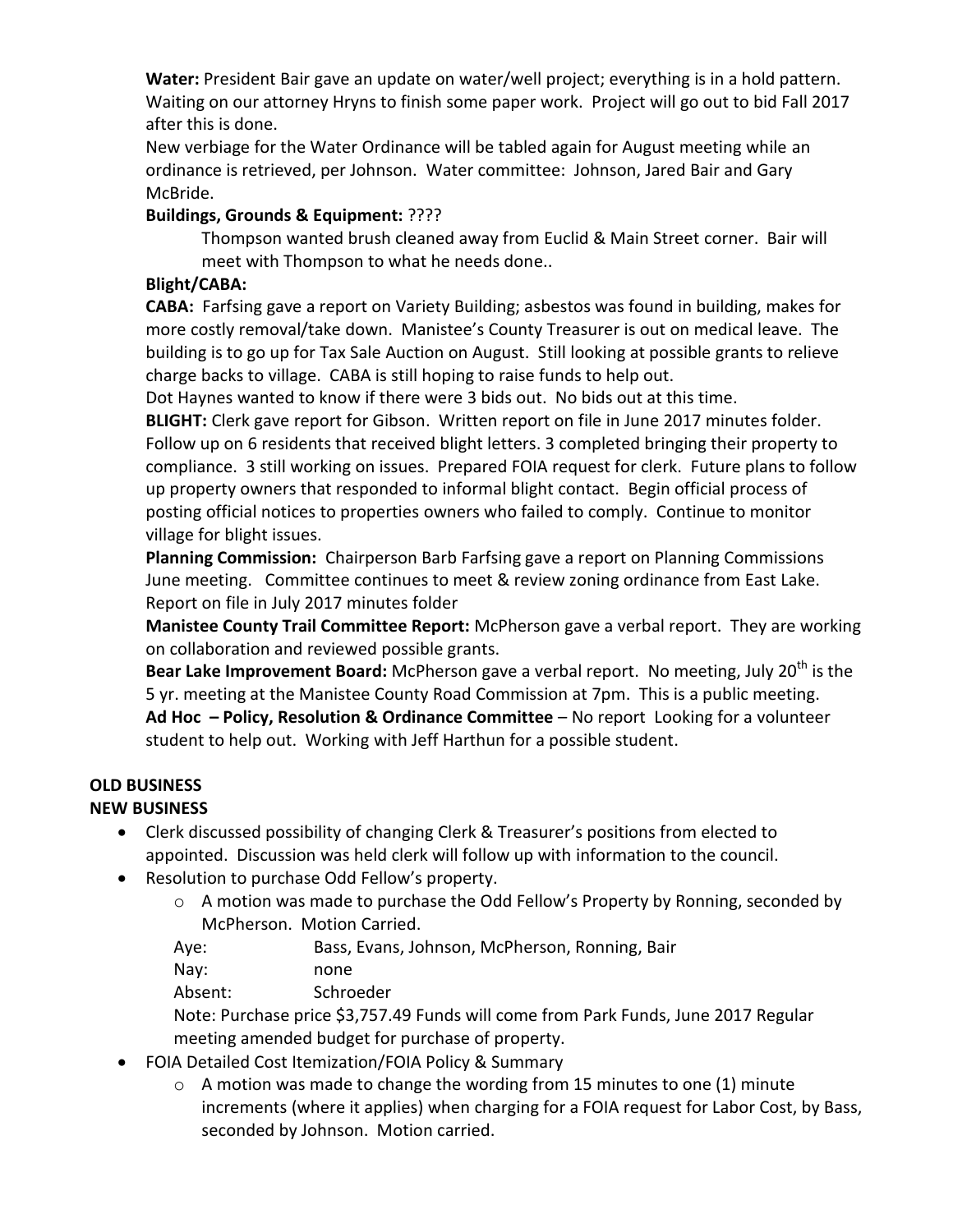- Aye: Bass, Evans, Johnson, McPherson Ronning, Bair
- Nay: none
- Absent: Schroeder
- Second motion to FOIA Detailed Cost Itemization/FOIA Policy & Summary
	- o A motion was made to start new price change immediately on FOIA Detailed Cost Itemization by Bass, seconded by Johnson. Motion Carried.
		- Aye: Bass, Evans, Johnson, McPherson, Ronning, Bair
		- Nay: none
		- Absent: Schroeder
- Sewer Resolution
	- $\circ$  A motion was made to accept the resolution adopting the Articles of Incorporation of the Two Lake Collaborative Sewer Authority by McPherson, seconded by Johnson. Motion Carried.
		- Aye: Bass, Evans, Johnson, McPherson, Ronning, Bair
		- Nay: none
		- Absent: Schroeder
- Second motion to the Sewer Resolution was made to appoint council member, Greg McPherson as the council representative to serve on the Two Lake Collaborative Sewer Authority board by Evans, seconded by Bass. Motion Carried.
	- Aye: Bass, Evans, Johnson, McPherson, Ronning, Schroeder, Bair Nay: none Absent: Johnson
- President Bair reported a future meeting in August with Tamara Buswinka from AES to discuss
- grants for the village street scape. Fund development for the next phase of Hopkins Park. **Follow up on item from June monthly meeting.**
- o None

# **COUNCIL COMMENT:**

 Johnson reported she is in need of the No Well Ordinance. Due to the previous clerk's computer crashing some files were lost. Clerk will check with attorney Hyrns to see if he has a copy.

# **PUBLIC COMMENT:**

- Dot Haynes reported that the Clock Tower does not belong to the village, it belongs to the group of people who purchased it. Village does not pay for maintenance or anything else on the clock. Haynes would also like the downtown streets kept clean all winter.
- Rick Farfsing complimented to council for the good work they are doing.

# **COMING EVENTS:**

- Bear Lake Banners will be going up this week.
- Boat donation to Bear Lake Food Pantry

# **Meeting adjourned at 8:41p.m.**

Respectfully Submitted, Cindi McPherson, Clerk

#### **REIMBURSEMENTS TO THE GENERAL FUND AND EQUIPMENT FUND:**